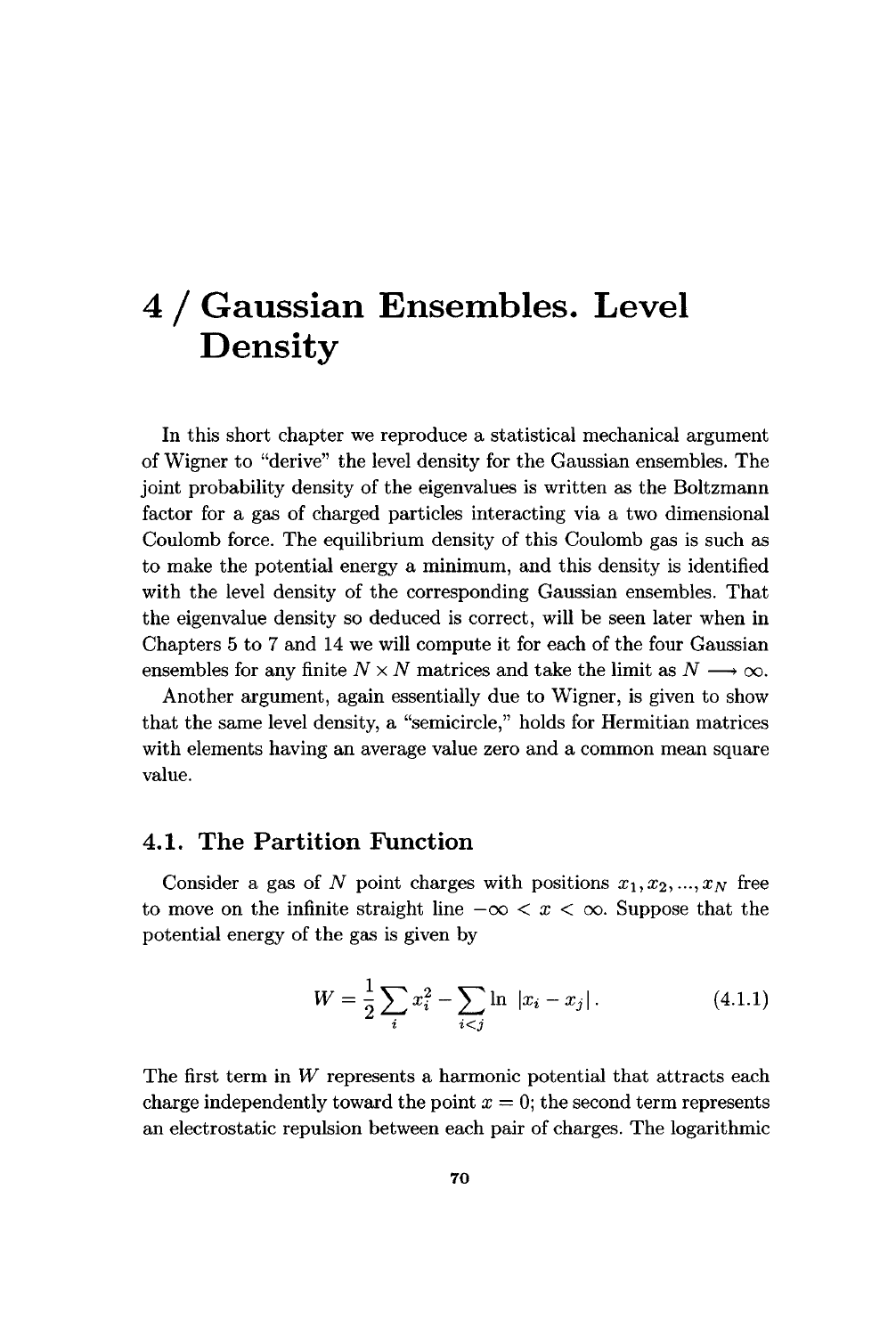function comes in if we assume the universe to be two-dimensional. Let this charged gas be in thermodynamical equilibrium at a temperature T, so that the probability density of the positions of the *N* charges is given by

$$
P(x_1, ..., x_N) = C \exp(-W/kT), \qquad (4.1.2)
$$

where *k* is the Boltzmann constant. We immediately recognize that Eq.  $(4.1.2)$  is identical to Eq.  $(3.3.8)$  provided  $\beta$  is related to the temperature by

$$
\beta = (kT)^{-1}.
$$
 (4.1.3)

This system of point charges in thermodynamical equilibrium is called the Coulomb gas model, corresponding to the Gaussian ensembles.

Following Dyson (1962), we can define various expressions that relate to our energy-level series in complete analogy with the classical notions of entropy, specific heat, and the like. These expressions, when computed from the observed experimental data and compared with the theoretical predictions, provide a nice method of checking the theory.

In classical mechanics the joint probability density in the velocity space is a product of exponentials

$$
\prod_j \exp\left(-C_jv_j^2\right)
$$

with constant  $C_j$ , and its contribution to the thermodynamic quantities of the model are easily calculated. We simply discard these trivial terms. The nontrivial contributions arise from the partition function

$$
\psi_N(\beta) = \int_{-\infty}^{\infty} \cdots \int_{-\infty}^{\infty} e^{-\beta W} dx_1 \cdots dx_N \qquad (4.1.4)
$$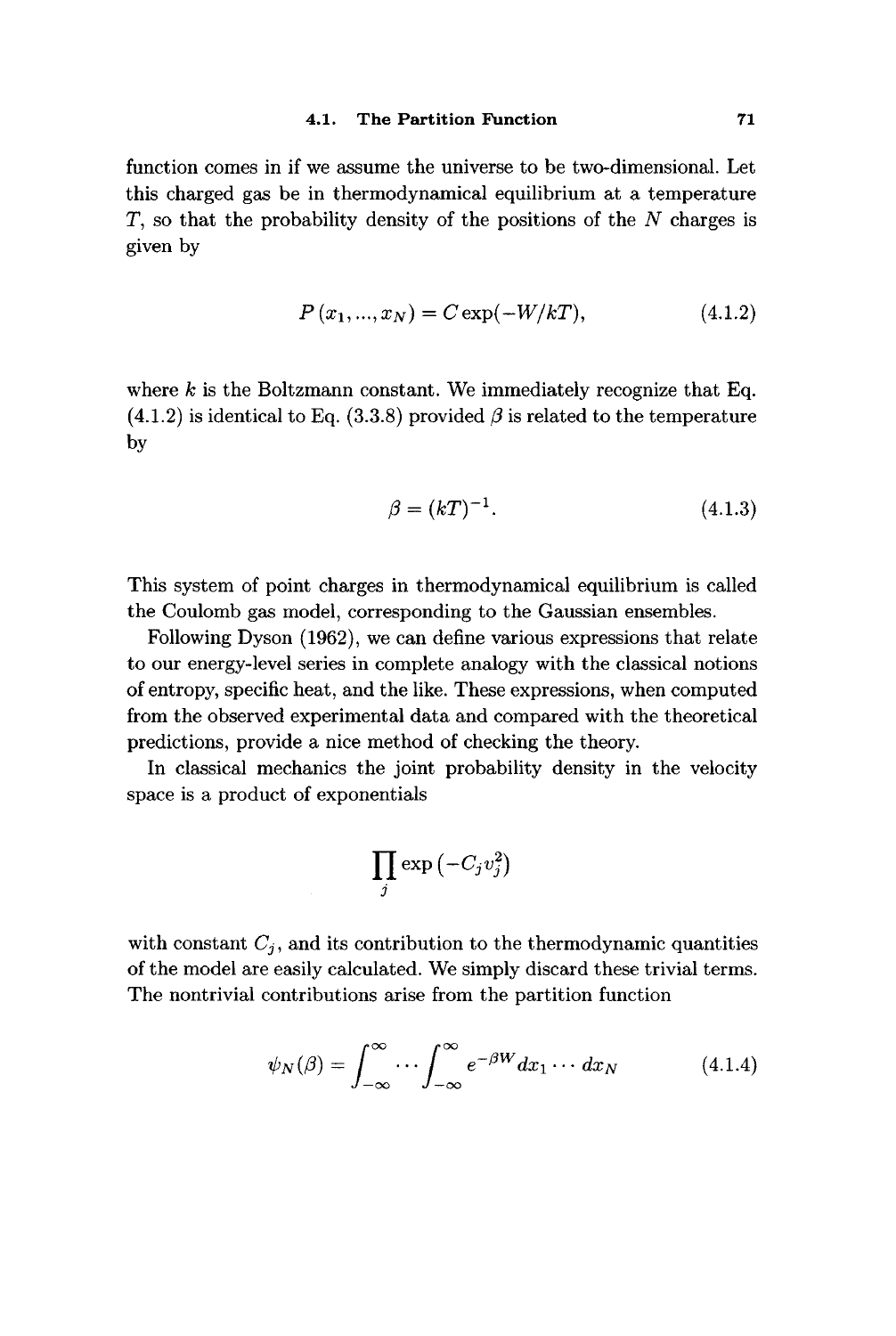and its derivatives with respect to  $\beta$ . Therefore it is important to have an analytical expression for  $\psi_N(\beta)$ . Fortunately, this can be deduced from an integral evaluated by Selberg (see Chapter 17).

**Theorem 4.1.1.** *For any positive integer N and real or complex β we have, identically,* 

$$
\psi_N(\beta) = (2\pi)^{N/2} \beta^{-N/2 - \beta N(N-1)/4} \left[ \Gamma(1+\beta/2) \right]^{-N} \prod_{j=1}^N \Gamma(1+\beta j/2).
$$
\n(4.1.5)

Let us note the fact that the energy  $W$  given by  $(4.1.1)$  is bounded from below. More precisely,

$$
W \ge W_0 = \frac{1}{4}N(N-1)(1+\ln 2) - \frac{1}{2}\sum_{j=1}^{N} j \ln j,
$$
 (4.1.6)

and this minimum is attained when the positions of the charges coincide with the zeros of the Hermite polynomial  $H_N(x)$  (*cf.* Appendix A.6).

Once the partition function is known, other thermodynamic quantitites such as free energy, entropy, and specific heat can be calculated by elementary differentiation. Because all the known properties are identical to those of the circular ensembles, studied at length in Chapter 11, we do not insist on this point here.

## **4.2. The Asymptotic Formula for the Level Density. Gaussian Ensembles**

Since the expression  $(3.3.8)$  for  $P(x_1,...,x_N)$ , the probability that the eigenvalues will lie in unit intervals around  $x_1, x_2, ..., x_N$ , is valid for all values of *Χι*, the density of levels

$$
\sigma_N(x) = N \int_{-\infty}^{\infty} \cdots \int_{-\infty}^{\infty} P(x, x_2, ..., x_N) dx_2 \cdots dx_N
$$
 (4.2.1)

can be calculated for any *N* by actual integration (Mehta and Gaudin, 1960). The details of this tedious calculation are not given here, since an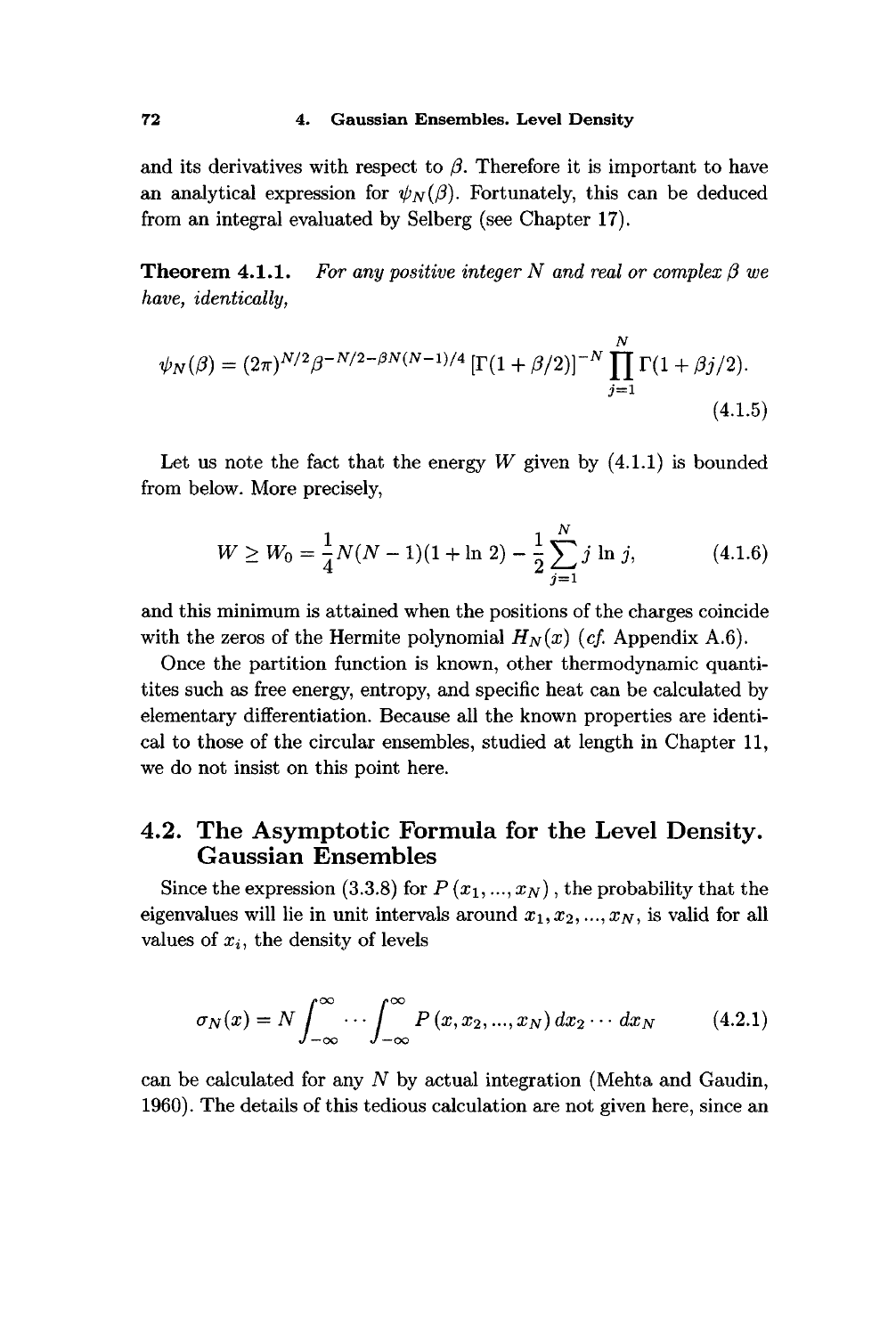expression for  $\sigma_N(x)$ , derived by a different method, appears in Chapters 5, 6, and 7.

However, if one is interested in the limit of large *N,* as we certainly are, these complications can be avoided by assuming that the corresponding Coulomb gas is a classical fluid with a continuous macroscopic density. More precisely, this amounts to the following two assumptions:

(1) The potential energy *W* given by (4.1.1) can be approximated by the functional

$$
W\left(\sigma\right) = \frac{1}{2} \int_{-\infty}^{\infty} dx \ x^2 \sigma(x) - \frac{1}{2} \int_{-\infty}^{\infty} dx \ dy \ \sigma\left(x\right) \sigma\left(y\right) \ \ln\ \left|x - y\right|. \tag{4.2.2}
$$

(2) The level density  $\sigma(x)$  will be such as to minimize the expression (4.2.2), consistent with the requirements

$$
\int_{-\infty}^{\infty} dx \sigma(x) = N \tag{4.2.3}
$$

and

$$
\sigma(x) \ge 0. \tag{4.2.4}
$$

The first integral in Eq. (4.2.2) reproduces the first sum in Eq. (4.1.1) accurately in the limit of large *N.* The same is not true of the second integral, for it neglects the two-level correlations, which may be expected to extend over a few neighboring levels; however, because the total number of levels is large their effect may be expected to be small. The factor  $\frac{1}{2}$  in the second term of Eq. (4.2.2) comes from the condition  $i < j$  in Eq.  $(4.1.1)$ .

The problem of finding the stationary points of the functional  $W(\sigma)$ , Eq.  $(4.2.2)$ , with the restriction Eq.  $(4.2.3)$  leads us to the integral equation

$$
-\frac{1}{2}x^2 + \int_{-\infty}^{\infty} dy \sigma(y) \ln |x - y| = C,
$$
 (4.2.5)

where *C* is a Lagrange constant. Actually, Eq. (4.2.5) has to hold only for those values of x for which  $\sigma(x) > 0$ . One cannot add a negative increment to  $\sigma(x)$  where  $\sigma(x) = 0$ , and therefore the functional differentiation is not valid; hence Eq. (4.2.5) cannot be derived for such values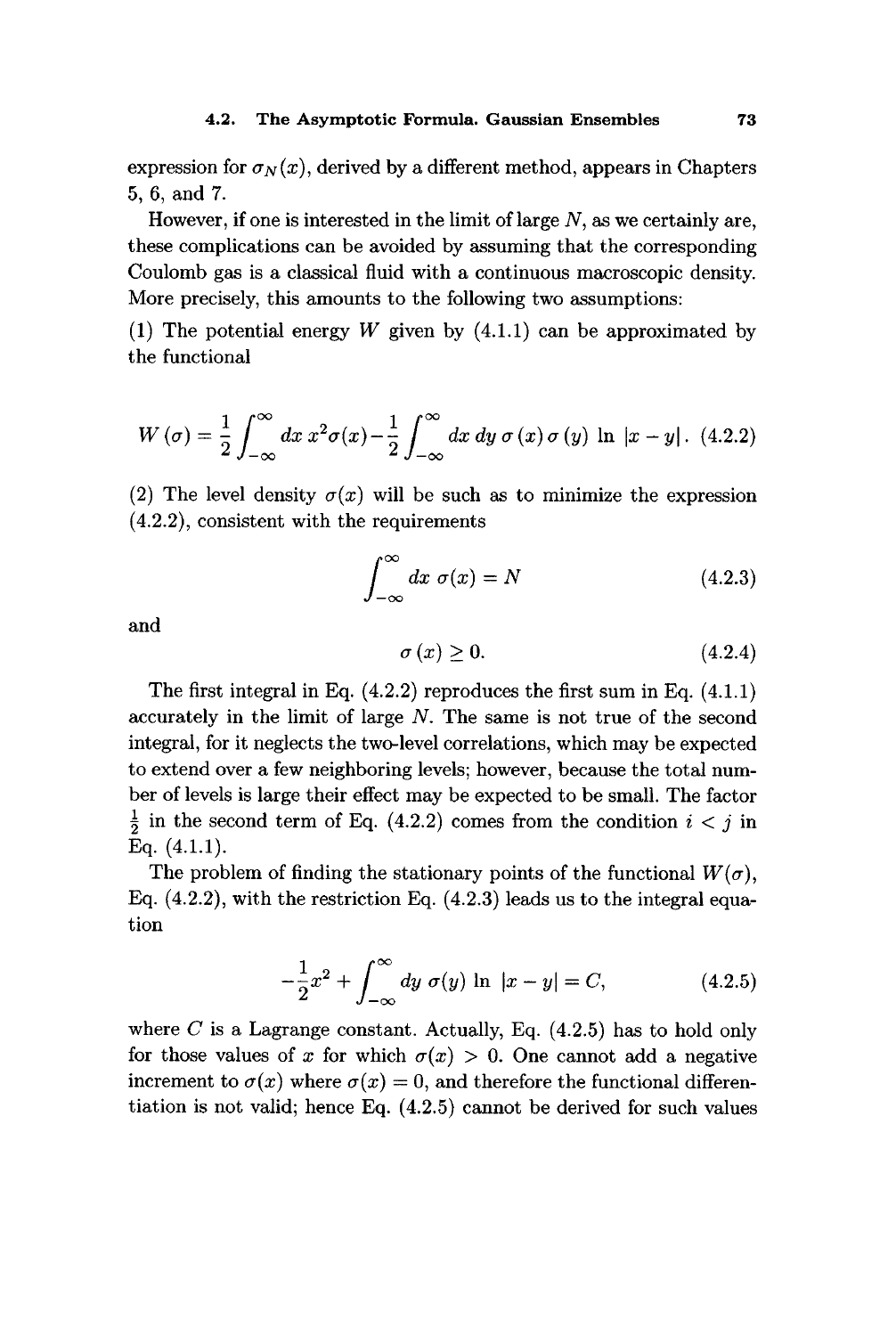#### **74 4. Gaussian Ensembles. Level Density**

of *x.* It is not difficult to solve Eq. (4.2.5) (Mushkhelishvili, 1953). This will not be done here, but the solution will be given and then verified.

Differentiation of Eq. (4.2.5) with respect to *x* eliminates C. Before carrying it out, we must replace the integral with

$$
\lim_{\varepsilon \longrightarrow 0} \left( \int_{-\infty}^{x-\varepsilon} dy + \int_{x+\varepsilon}^{\infty} dy \right) \sigma(y) \ln |x-y|.
$$
 (4.2.6)

When Eq.  $(4.2.6)$  is differentiated with respect to x, the terms arising from the differentiation of the limits drop out and only the derivative of  $\ln |x-y|$  remains. The integral becomes a principal value integral and Eq. (4.2.5) becomes

$$
P \int_{-\infty}^{\infty} \frac{\sigma(y)}{x - y} dy = x.
$$
 (4.2.7)

Conversely, if Eq. (4.2.7) is satisfied by some  $\sigma(y)$  and this  $\sigma$  is an even function, then it will satisfy Eq. (4.2.5) also. We try

$$
\sigma(y) = C (A^{2} - y^{2})^{1/2}, \t |y| < A,
$$
  
= 0, \t |y| > A. \t(4.2.8)

Elementary integration gives

$$
\int \frac{\left(A^2 - y^2\right)^{1/2}}{x - y} dy
$$
\n
$$
= x \sin^{-1} \left(\frac{y}{A}\right) - \left(A^2 - y^2\right)^{1/2}
$$
\n
$$
+ \left(A^2 - x^2\right)^{1/2} \ln \left(\frac{A\left(x - y\right) - x\left(A^2 - y^2\right)^{1/2} - y\left(A^2 - x^2\right)^{1/2}}{A\left(x - y\right) - x\left(A^2 - y^2\right)^{1/2} + y\left(A^2 - x^2\right)^{1/2}}\right)
$$
\n(4.2.9)

Taking the principal value of Eq. (4.2.9) between the limits *(—A, A),* we find that only the first term gives a nonzero contribution, which is  $\pi x$ . Hence, Eq. (4.2.7) gives

$$
C = 1/\pi, \tag{4.2.10}
$$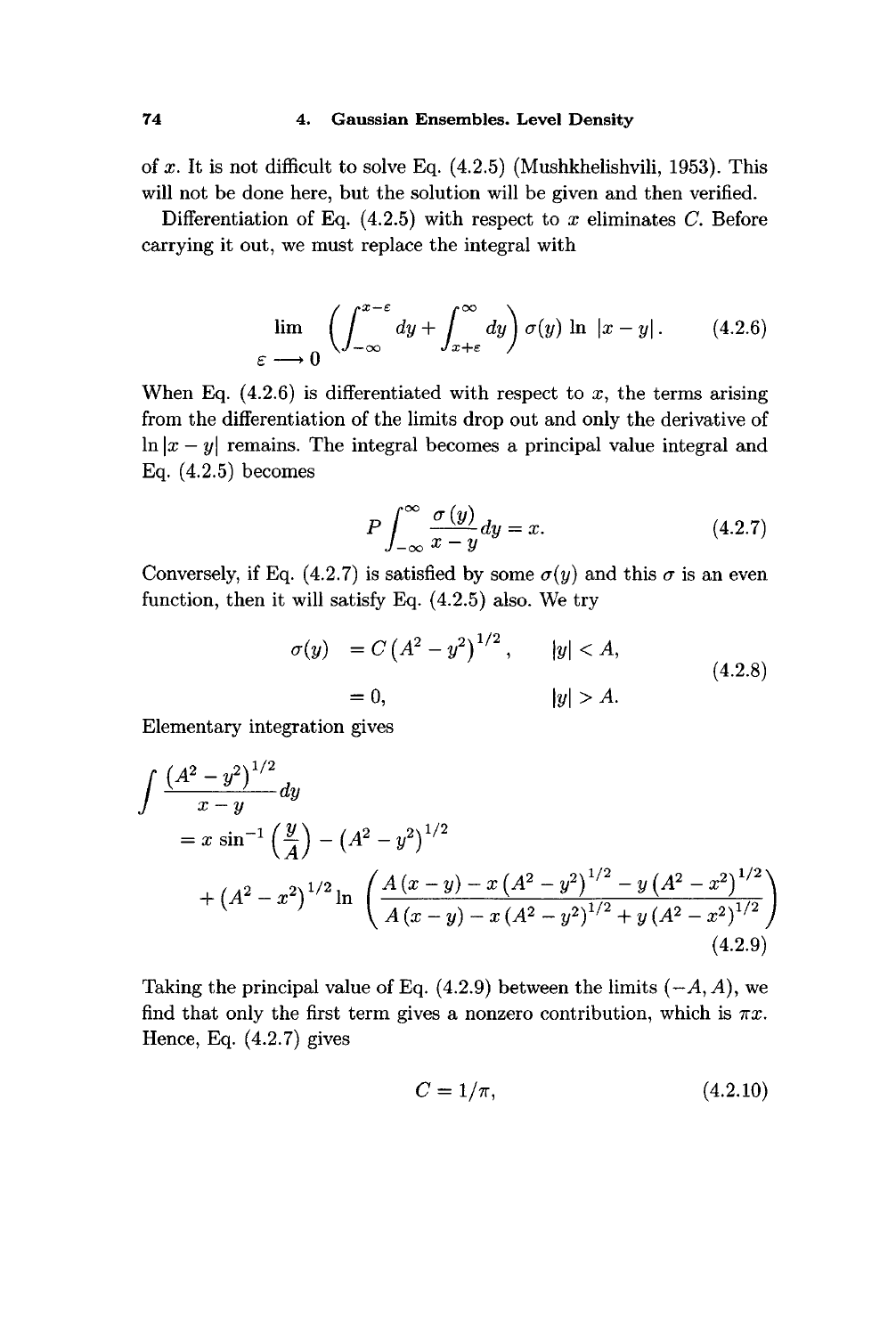and Eq.  $(4.2.3)$  gives

$$
\frac{1}{\pi} \frac{\pi}{2} A^2 = N.
$$
 (4.2.11)

Thus,

$$
\sigma(x) = \begin{cases} \frac{1}{\pi} \left( 2N - x^2 \right)^{1/2}, & |x| < (2N)^{1/2}, \\ 0, & |x| > (2N)^{1/2}. \end{cases}
$$
(4.2.12)

This is the so-called "semicircle law" first derived by Wigner.

Actually the two-level correlation function can be calculated *(cf.* Sections 5.2, 6.4, and 7.2) and the above intuitive arguments put to test. Instead, we shall derive an exact expression for the level density valid for any N. The limit  $N \longrightarrow \infty$  can then be taken (*cf.* Appendix A.9) to obtain the "semicircle law."

We have noted in Section 4.1 that without any approximation whatever the energy *W* attains its minimum value when the points  $x_1$ ,  $x_2, \ldots, x_N$  are the zeros of the *Nth* order Hermite polynominal. The postulate of classical statistical mechanics then implies that in the limit of very large *N* the level density is the same as the density of zeros of the Nth order Hermite polynominal. This later problem has been investigated by many authors, and we may conveniently refer to the relevant mathematical literature (Szegö, 1959).

### **4.3. The Asymptotic Formula for the Level Density. Other Ensembles**

Numerical evidence shows, as we said in Chapter 1, that the local statistical properties of the Gaussian ensembles are shared by a much wider class of matrices. In particular, the eigenvalue density follows the "semicircle law." Wigner (1955, 1957a) first considered bordered matrices, i.e., real symmetric matrices *H* with elements

$$
H_{jk} = \pm h, \quad \text{if} \quad |j - k| \le m, = 0, \quad \text{if} \quad |j - k| > m.
$$
 (4.3.1)

Except for the symmetry of  $H$ , the signs of  $H_{ik}$  are random. He then calculates the moments of the level density and derives an integral equation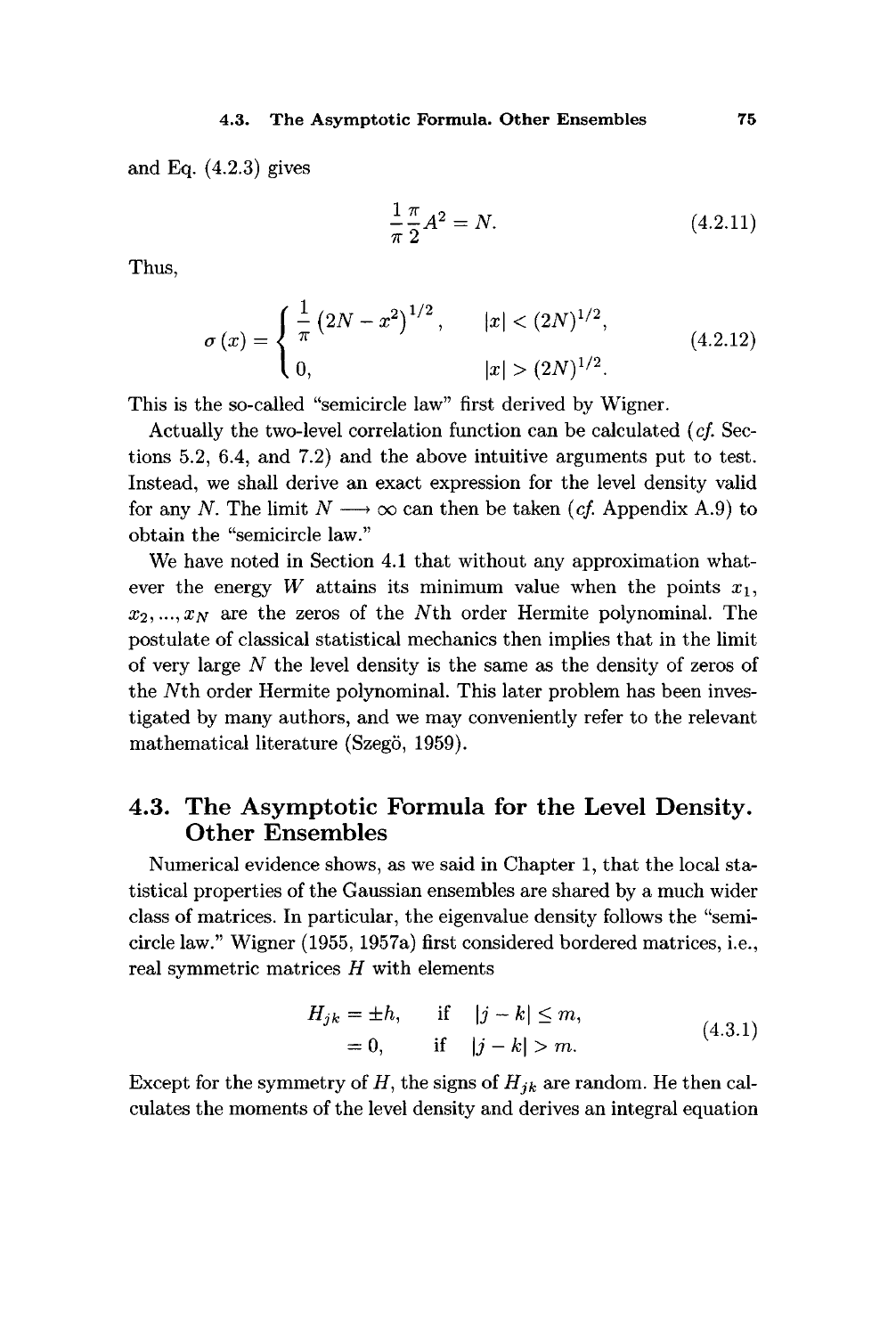for it. The calculations are long. The final result is that in the limit that  $h^2/m \to 0$  and the order of the matrices is infinite, the eigenvalue density is a "semicircle." Here we present still another heuristic argument in its support, again essentially due to Wigner.

Consider a matrix  $H$  with elements  $H_{ij}$  all having an average value zero and a mean square value *V2 .* Let the order *N* be large enough so that the density of its eigenvalues may be taken to be a continuous function. Let this function be  $\sigma(\varepsilon, V^2)$ , so that the number of eigenvalues lying between  $\varepsilon$  and  $\varepsilon + \delta \varepsilon$  is given by  $\sigma(\varepsilon, V^2) d\varepsilon$ . If we change the matrix elements by small quantities  $\delta H_{ij}$  such that the  $\delta H_{ij}$  themselves all have the average value zero and a mean square value  $v^2$ , the change in a particular eigenvalue at  $\varepsilon_i$  can be calculated by the second order perturbation theory

$$
Z(\varepsilon, V^2) = \delta H_{ii} + \sum_{j \neq i} \frac{|\delta H_{ij}|^2}{\varepsilon_i - \varepsilon_j} + \cdots. \tag{4.3.2}
$$

The  $\delta H_{ii}$  do not produce, on the average, any change in  $\varepsilon_i$ . The eigenvalues  $\varepsilon_i$  which lie nearest to  $\varepsilon_i$  give the largest contribution to Eq. (4.3.2) with an absolute value  $v^2/\bar{s}$  where  $\bar{s}$  is the mean spacing at  $\varepsilon_i$ . But as there are eigenvalues on both sides of  $\varepsilon_i$ , the two contributions arising from the two nearest eigenvalues nearly cancel out, leaving quantities of a higher order in  $v^2$ . The sum in Eq.  $(4.3.2)$  can therefore be approximated by

$$
Z(\varepsilon, V^2) \approx v^2 \int \frac{\sigma(\varepsilon', V^2)}{\varepsilon - \varepsilon'} d\varepsilon', \tag{4.3.3}
$$

where the integral in Eq. (4.3.3) is a principal value integral and

$$
V^{2} = \langle |H_{ij}|^{2} \rangle, \quad v^{2} = \langle |\delta H_{ij}|^{2} \rangle.
$$
 (4.3.4)

The ensemble averages being indicated by ( ). Let us calculate the change in the number of eigenvalues lying in an interval  $(\varepsilon, \varepsilon + \delta \varepsilon)$ . This can be done in two ways; one gives, as is obvious from the way of writing,

$$
\sigma(\varepsilon, V^2)Z(\varepsilon, V^2) - \sigma(\varepsilon + \delta \varepsilon, V^2)Z(\varepsilon + \delta \varepsilon, V^2) \approx -\frac{\partial(\sigma Z)}{\partial \varepsilon}\delta \varepsilon, \quad (4.3.5)
$$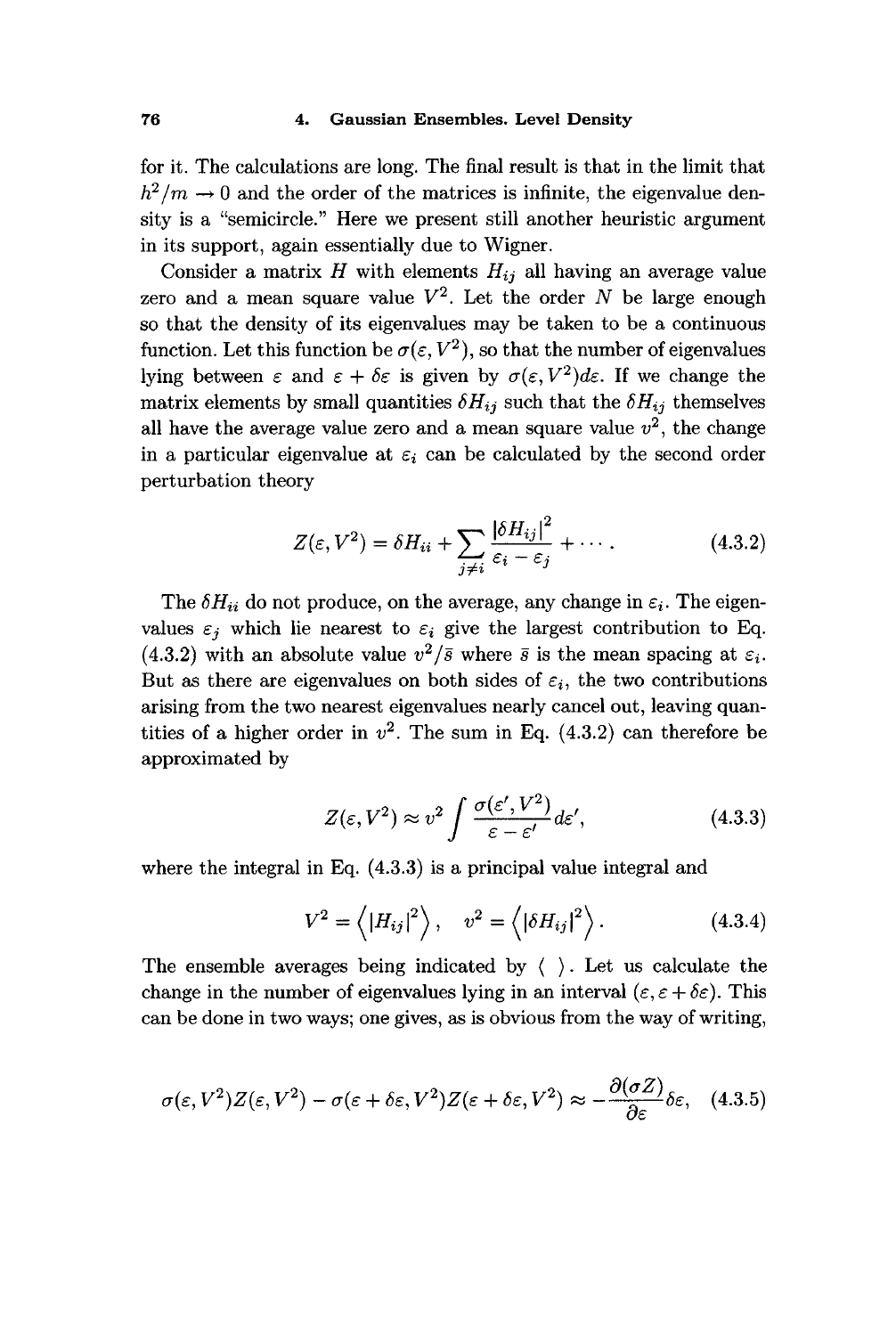#### **4.3. The Asymptotic Formula. Other Ensembles 77**

while the other gives in a similar way

$$
v^2 \frac{\partial \sigma}{\partial V^2}.
$$
\n(4.3.6)

If all the matrix elements  $H_{ij}$  are multiplied by a constant c, the values  $\varepsilon_i$  are also multiplied by c, while  $V^2$  is multiplied by  $c^2$ . Hence,

$$
\sigma(c\varepsilon, c^2V^2)cd\varepsilon = \sigma(\varepsilon, V^2)d\varepsilon.
$$
\n(4.3.7)

Setting  $cV = 1$  the last equation gives

$$
\sigma(\varepsilon,V^2) = \frac{1}{V}\sigma(\varepsilon/V,1),
$$

which could have been inferred by dimensional arguments. Putting

$$
Z(\varepsilon, V^2) = \frac{v^2}{V} Z_1(\varepsilon/V), \quad \sigma(\varepsilon, V^2) = \frac{1}{V} \sigma_1(\varepsilon/V) \tag{4.3.8}
$$

in Eqs. (4.3.3), (4.3.5), and (4.3.6), we obtain

$$
\frac{\partial (Z_1 \sigma_1)}{\partial x} = \frac{1}{2} \frac{\partial (x \sigma_1)}{\partial x}, \quad x = \varepsilon / V,
$$
\n(4.3.9)

$$
Z_1(x) = P \int \frac{\sigma_1(x')}{x - x'} dx'.
$$
 (4.3.10)

When  $x = 0$ , by symmetry requirement  $Z_1 = 0$ ; therefore, Eq. (4.3.9) gives, on integration,

$$
Z_1(x) = x/2. \t\t(4.3.11)
$$

Finally we have the boundary condition

$$
\int \sigma(\varepsilon, V^2) d\varepsilon = \int \sigma_1(x) dx = N.
$$
 (4.3.12)

Equations  $(4.3.10)$ ,  $(4.3.11)$ , and  $(4.3.12)$  together are equivalent to the integral equation (4.2.7) together with Eq. (4.2.3). The solution, as there, is the semicircle law (4.2.12):